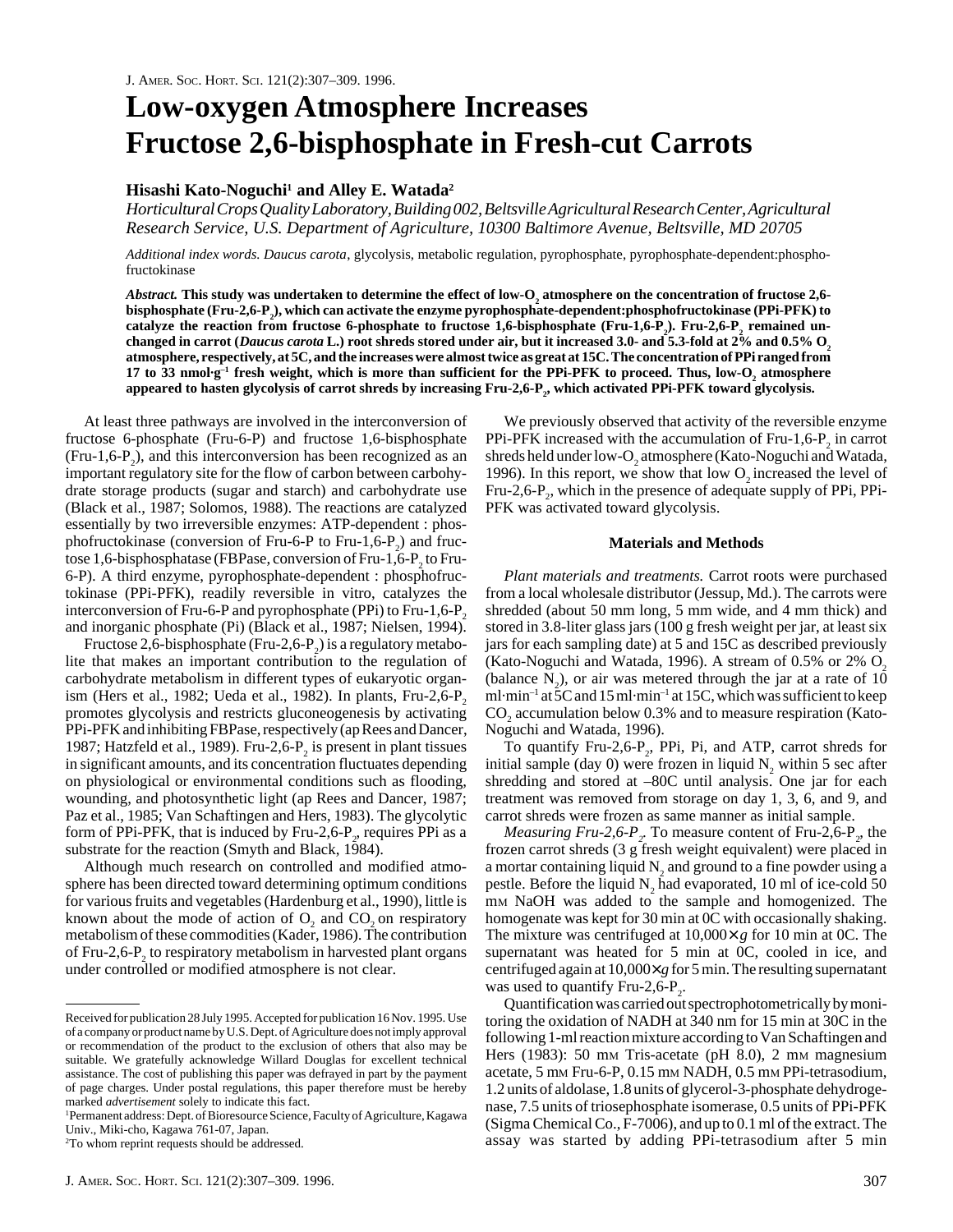

Fig. 1. Changes in the level of Fru-2,6-P<sub>2</sub> in carrot shreds held in 0.5%  $O_2$ , 2%  $O_2$ , and air atmosphere at 5 and 15C. The content of Fru-2,6-P<sub>2</sub> on day 0 was 87.2 pmol·g<sup>-1</sup> fresh weight. Mean  $\pm$  se from three experiments with at three assays for each determination.

preincubation. The amount of Fru-2,6-P<sub>2</sub> in each sample was calculated by comparing the extent of activation with that induced by known amounts of standard Fru-2,6-P<sub>2</sub>. The recovery of Fru-2,6- $P_2$  added to the extraction medium containing carrot shreds before homogenation exceeded 90%.

*Measuring PPi, Pi, and ATP*. Tissue powder (5 g fresh weight equivalents) was prepared as described above and homogenized with 10 ml of ice-cooled  $0.45 \text{ N HClO}_4$  at 0C for 30 min with occasional shaking. Insoluble materials in the homogenate were removed by centrifugation at 30,000× *g* for 15 min at 0C. The supernatant was neutralized to pH 7.0–7.5 with 5  $\,\mathrm{N}\,\mathrm{K}_2\mathrm{CO}_3$ . The precipitated potassium chlorate was removed by centrifugation  $(30,000\times g, 5 \text{ min})$  and the supernatant was used for analyzing PPi, Pi, and ATP. PPi was determined immediately, whereas samples used for Pi and ATP were stored at –80C until analysis.

PPi, Pi, and ATP were quantified spectrophotometrically by monitoring the oxidation/reduction of NADH/NAD and NADP at 30C using 25 to 50 µl of the extract containing in the following 1 ml reaction mixture: 50 mm Tris-acetate (pH 8.0), 2 mm magnesium acetate, 2  $\mu$ m Fru-2,6-P<sub>2</sub>, 5 mm Fru-6-P, 0.15 mm NADH, 1.2 units of aldolase, 2 units of glycerol-3-phosphate dehydrogenase, 7.5 units of triosephosphate isomerase, 0.5 units of PPi-PFK for PPi (Van Schaftingen and Hers, 1983); 100 mm triethanolamine  $(pH 7.6)$ , 1 mm EDTA, 2 mm MgCl<sub>2</sub>, 1.3 mm NAD, 10 mm glucose, 1 mm ADP,  $0.5$  mm Fru-1,6-P<sub>2</sub>, 2 units of aldolase, 9 units of glyceraldehyde-3-phosphate dehydrogenase, 3 units of hexokinase, and 16 units of phosphoglycerate kinase for Pi (Cornell et al., 1979); 100 mm triethanolamine (pH 7.6), 4 mm  $MgCl<sub>2</sub>$ , 2 mm NADP, 2 mm glucose, 3.5 units of glucose-6-phosphate dehydrogenase, and 2.8 units of hexokinase for ATP (Mohanty et al., 1993).

The overall recovery of PPi, Pi, and ATP added to the extraction medium containing carrot shreds before homogenation was 88% ± 4%, 91%  $\pm$  2%, and 89%  $\pm$  3%, respectively, as calculated from five replications of the test run with pure PPi, Pi, and ATP.

Three entirely separate experiments were conducted, and determination was replicated at least twice in each experiment. All enzymes were purchased from Sigma Chemical Co.

#### **Results and Discussion**

The Fru-2,6-P<sub>2</sub> content was low on day 0 and did not change with samples stored in air (Fig. 1). The content increased under 0.5% and 2%  $O_2$  atmosphere, and the increase was greater at the lower  $O_2$ , and higher storage temperature. By day 3, Fru-2,6-P<sub>2</sub> increased 3.0- and 5.3-fold with samples in 2%  $O_2$  and 0.5%  $O_2$  at 5C, and 4.0- and 7.8-fold with samples in 2%  $O_2$  and 0.5%  $O_2$  at 15C, respectively, compared with samples in air. After day 3, the content began to decrease under  $0.5\%$  O<sub>2</sub> at 5C and under  $0.5\%$  and 2%  $O_2$  at 15C. The pattern of changes in the level of Fru-2,6-P<sub>2</sub> was similar to those of PPi-PFK activity and Fru-1,2-P<sub>2</sub> content (Kato-Noguchi and Watada, 1996). A similar correlation between content of Fru-2,6-P<sub>2</sub> and activity of PPi-PFK is found in rice seedlings after making tissue anoxia (Mertens et al., 1990).

The content of Fru-2,6-P<sub>2</sub> in samples under low  $O_2$  ranged from  $0.15$  to  $0.78$  nmol·g<sup>-1</sup> fresh weight. All available evidence strongly suggests that Fru-2,6- $P_2$  is confined to the cytosol in plants (ap Rees and Dancer, 1987; Paz et al., 1985). Assuming the plant cell cytoplasm is 10% of the cell volume (Black et al., 1987), then the concentration of Fru-2,6-P<sub>2</sub> is likely to be in the range 1.5 to 7.8  $\mu$ M. This concentration is more than sufficient to activate PPi-PFK (Black et al., 1987; Kombrink et al., 1984; Stitt, 1989). The increase of Fru-2,6-P<sub>2</sub> in response to low  $O_2$  atmosphere may be important in regulating glycolysis in carrot shreds.

Although PPi-PFK is a reversible enzyme and can catalyze the reaction between Fru-6-P and Fru-1,6-P<sub>2</sub>, activation by Fru-2,6-P<sub>2</sub> dramatically increases the  $V_{max}$  of PPi-PFK activity and increases the affinity of PPi-PFK for Fru-6-P (Black et al., 1987; Stitt, 1990). Accordingly, it has been proposed that  $Fru-2,6-P$ , can be viewed as a glycolytic signal (Stitt, 1990; Van Schaftingen, 1987). Of